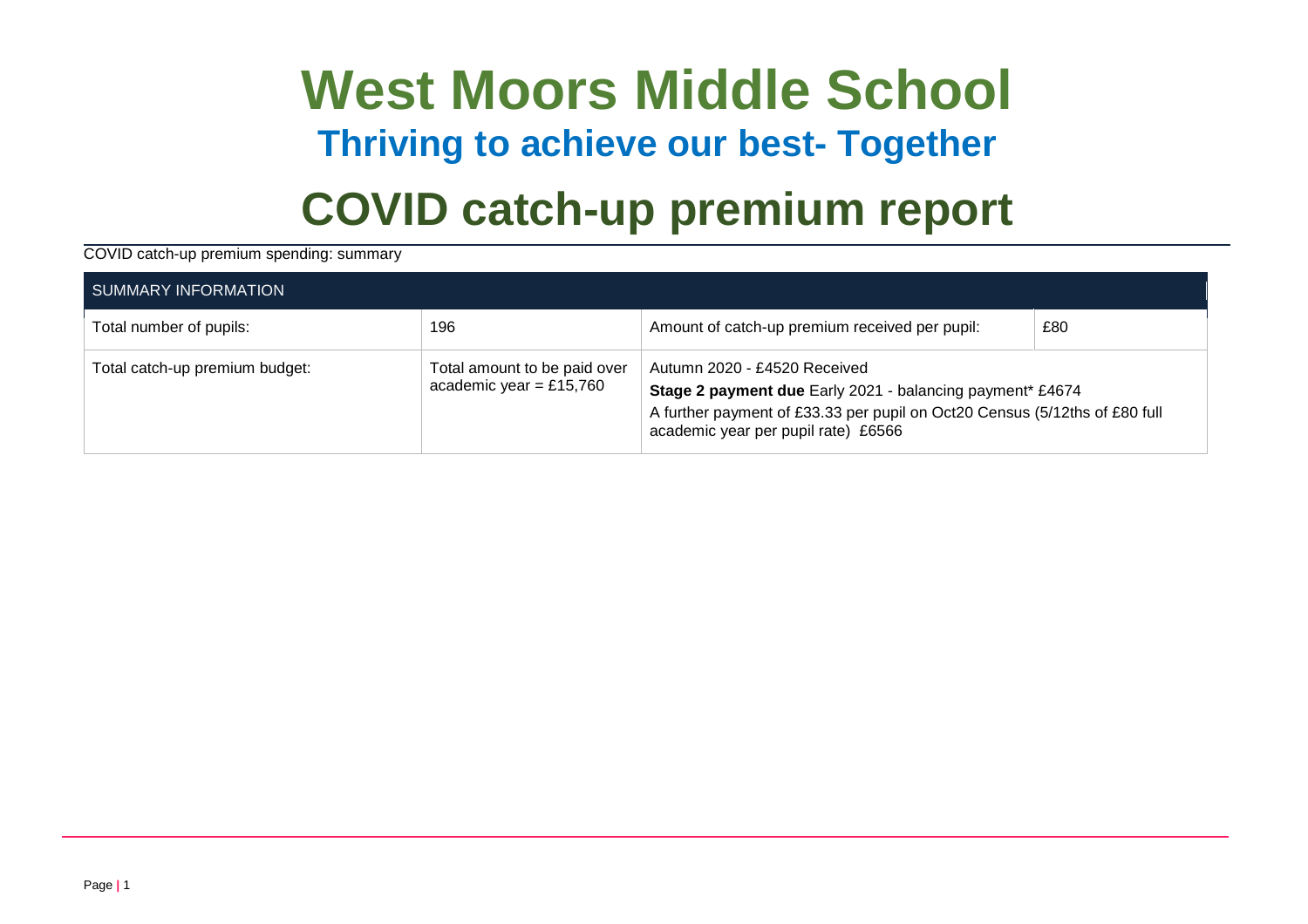### STRATEGY STATEMENT

### **Priorities:**

Identify gaps in skill and knowledge caused through lockdown (teacher assessment and baseline assessments)

#### **Core approaches:**

On return catch up curriculum

GL baseline assessments reading & spelling to identify gaps and target needs identified

Where appropriate, schemes of work have been adapted or amended to continue to address the needs

LSA & teaching staff delivering small group intervention to SEND pupils to diminish the difference.

LSA Teams1:1 lessons for those continuing to shield

### **Overall aims**

To reduce the attainment gap between your disadvantaged pupils and their peers

To raise the attainment of all pupils to close the gap created by COVID-19 school closures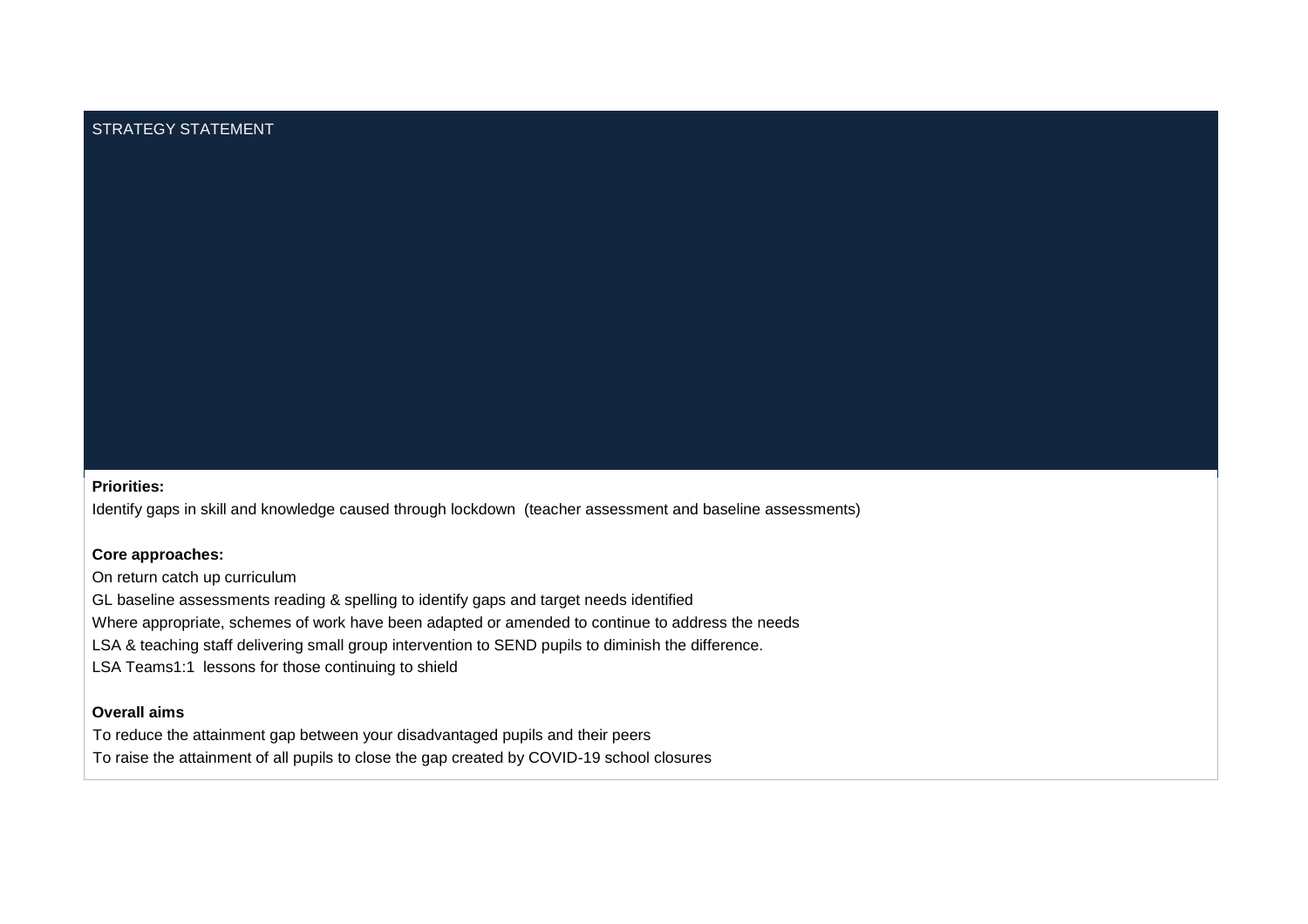### Barriers to learning

| BARRIERS TO FUTURE ATTAINMENT |                                                          |  |  |
|-------------------------------|----------------------------------------------------------|--|--|
| Academic barriers:            |                                                          |  |  |
| A                             | Staffing ratios to address the wide variety of SEND need |  |  |
| B                             | Literacy (reading, writing & spelling)                   |  |  |
| С                             | Maths                                                    |  |  |

### ADDITIONAL BARRIERS

### External barriers:

| - D  | Attendance                                     |
|------|------------------------------------------------|
|      |                                                |
| . E. | Parental support / access to SENSS & EP advice |
|      | Access to IT/ extended learning opportunities  |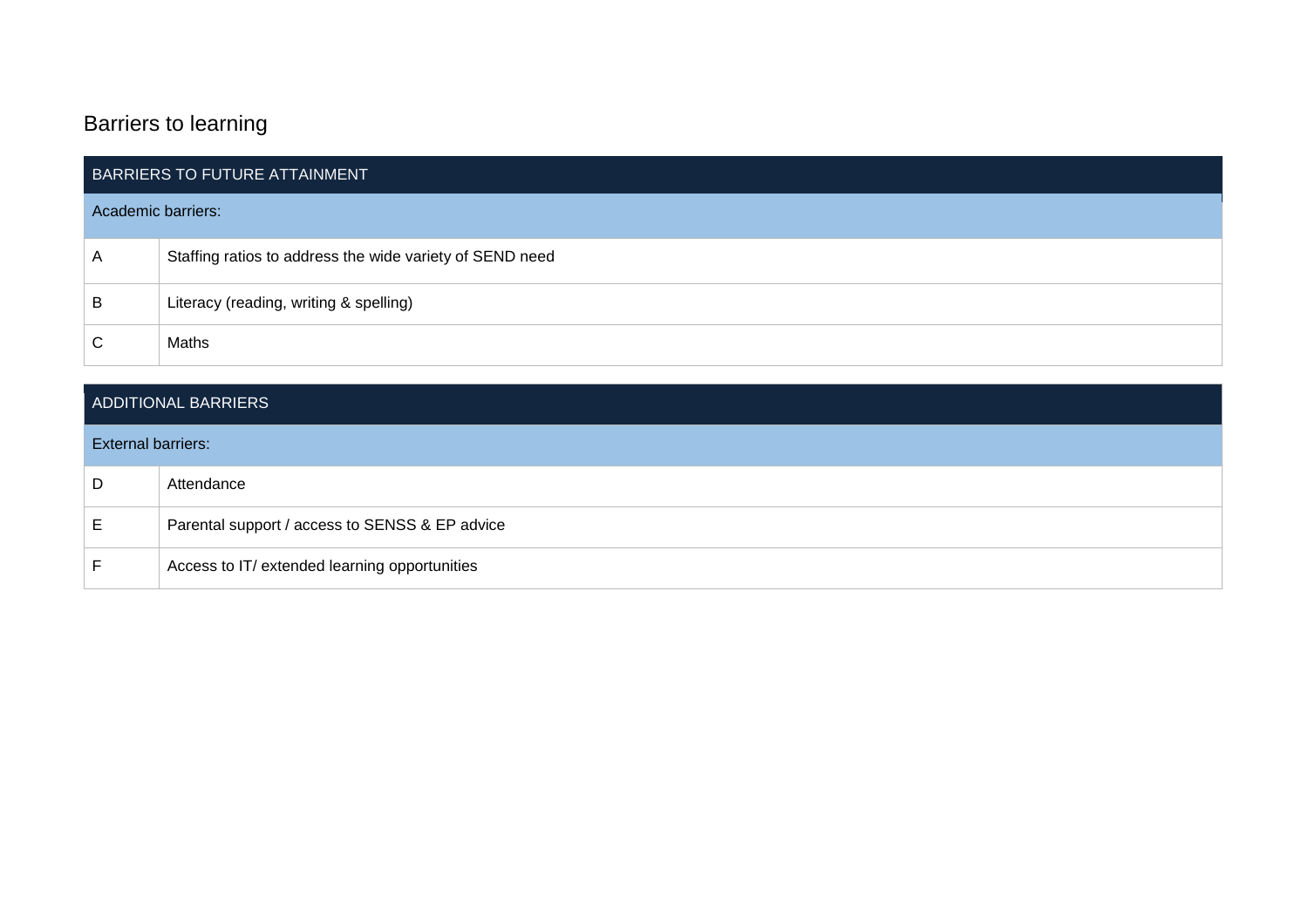## **Planned expenditure for current academic year**

| Quality of teaching for all                                                                                                                                      |                                                                                                                    |                                                                                                                                                                                                                                                                                                         |                                                  |                            |                               |
|------------------------------------------------------------------------------------------------------------------------------------------------------------------|--------------------------------------------------------------------------------------------------------------------|---------------------------------------------------------------------------------------------------------------------------------------------------------------------------------------------------------------------------------------------------------------------------------------------------------|--------------------------------------------------|----------------------------|-------------------------------|
| Action                                                                                                                                                           | Intended outcome<br>and success criteria                                                                           | What's the evidence and<br>rationale for this choice?                                                                                                                                                                                                                                                   | How will you make sure it's<br>implemented well? | Staff lead                 | When will you<br>review this? |
| <b>Quality First Teaching</b><br><b>INSET</b> focused on<br><b>SEND &amp; differentiation</b><br>Learning plans &<br>graduated response<br>shared with all staff | Gap closing rapidly<br>Pupil engagement<br>Tracking progress<br>Identifying next steps<br>in terms of SEND<br>need | Impact of QFT Good teaching is the<br>most important lever schools have to<br>improve outcomes for disadvantaged<br>pupils according to the EEF<br>guidance                                                                                                                                             | Monitor against baseline data                    | DC/CW                      | Dec 20<br>April 21<br>July 21 |
| Precision teaching                                                                                                                                               | Identify need for<br>possible / early<br>intervention<br>Gap closing rapidly<br>Pupil engagement                   | EEF research shows that brief 15 -<br>45 minute session 3-5 times per<br>week over a sustained period of 8 -<br>20 weeks, planned by a teacher with<br>assessments used to pinpoint areas<br>of focus and track pupil progress.<br>Evidence based interventions e.g.<br>Toe to Toe, spelling made easy, | Monitor against baseline data                    | AT                         | Dec 20<br>April 21<br>July 21 |
| Coaching for teachers                                                                                                                                            | Improve the quality of<br>teaching, subject<br>knowledge and<br>curriculum                                         | Improved teacher effectiveness and<br>support for health & well-being.                                                                                                                                                                                                                                  | Monitor against PM targets                       | <b>DC</b><br>Training cost | Dec 20<br>April 21<br>July 21 |
| Total budgeted cost:                                                                                                                                             |                                                                                                                    |                                                                                                                                                                                                                                                                                                         |                                                  | £1,500                     |                               |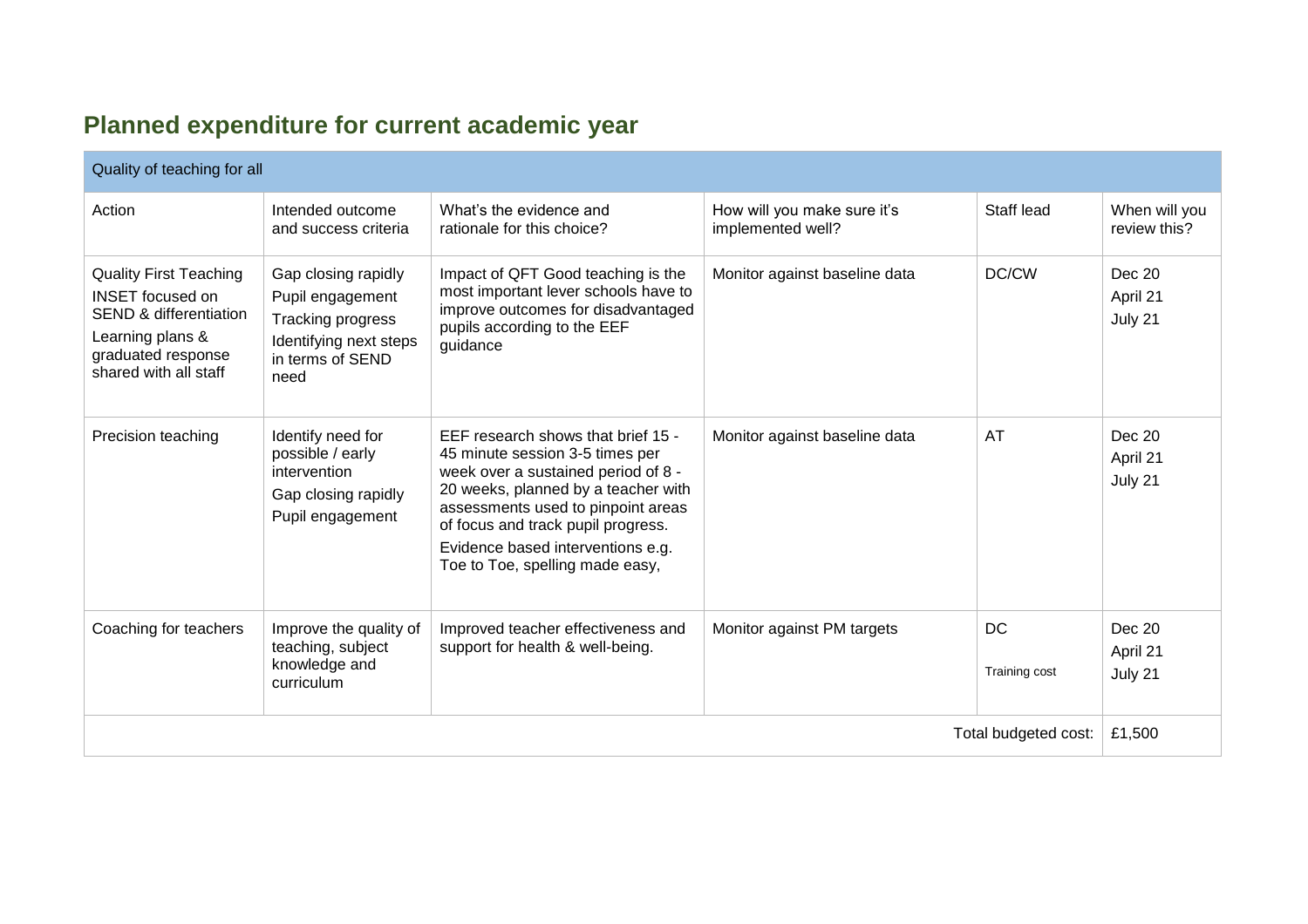| <b>Targeted support</b>                      |                                                                                                                                                                                                    |                                                                                                                                                                                                                                                                                                      |                                                                 |            |                                      |
|----------------------------------------------|----------------------------------------------------------------------------------------------------------------------------------------------------------------------------------------------------|------------------------------------------------------------------------------------------------------------------------------------------------------------------------------------------------------------------------------------------------------------------------------------------------------|-----------------------------------------------------------------|------------|--------------------------------------|
| Action                                       | Intended outcome<br>and success criteria                                                                                                                                                           | What's the evidence and<br>rationale for this choice?                                                                                                                                                                                                                                                | How will you make sure it's<br>implemented well?                | Staff lead | When will you<br>review this?        |
| Small group<br>interventions                 | Gap closes rapidly                                                                                                                                                                                 | EEF research shows +4 months<br>progress for small group tuition.<br>EEF research shows that brief 15 -<br>45 minute session 3-5 times per<br>week over a sustained period of 8 -<br>20 weeks, planned by a teacher with<br>assessments used to pinpoint areas<br>of focus and track pupil progress. | Monitoring of both teaching,<br>curriculum studied and outcomes | AT         | <b>Dec 20</b><br>April 21<br>July 21 |
| 1:1 TEAMS lesson                             | Identified needs<br>addressed and gap<br>closes rapidly<br>For those children<br>isolating since March<br>2020 this provides<br>social interaction<br>which is crucial for<br>their mental health. | EEF research shows +4 months<br>progress for small group tuition.<br>EEF research shows that brief 15 -<br>45 minute session 3-5 times per<br>week over a sustained period of 8 -<br>20 weeks, planned by a teacher with<br>assessments used to pinpoint areas<br>of focus and track pupil progress. | Monitoring of both teaching,<br>curriculum studied and outcomes | <b>AT</b>  | Dec 20<br>April 21<br>July 21        |
| Online investments -<br>Spellzone, My Maths, | Independent working<br>Targeted programme<br>dependent on need,<br>can be used during<br>any further lockdown                                                                                      | Independent engagement and<br>ownership of learning.                                                                                                                                                                                                                                                 | Monitoring use of online resources<br>and impact on outcomes    | <b>CW</b>  | <b>Dec 20</b><br>April 21<br>July 21 |
| Zumos                                        | To enable students to<br>manage their<br>emotions and self-<br>regulation.                                                                                                                         | Developing independence and<br>resilience                                                                                                                                                                                                                                                            | Monitoring quarterly                                            | <b>DE</b>  | <b>Dec 20</b><br>April 21<br>July 21 |
| Total budgeted cost:                         |                                                                                                                                                                                                    |                                                                                                                                                                                                                                                                                                      |                                                                 | £5,415     |                                      |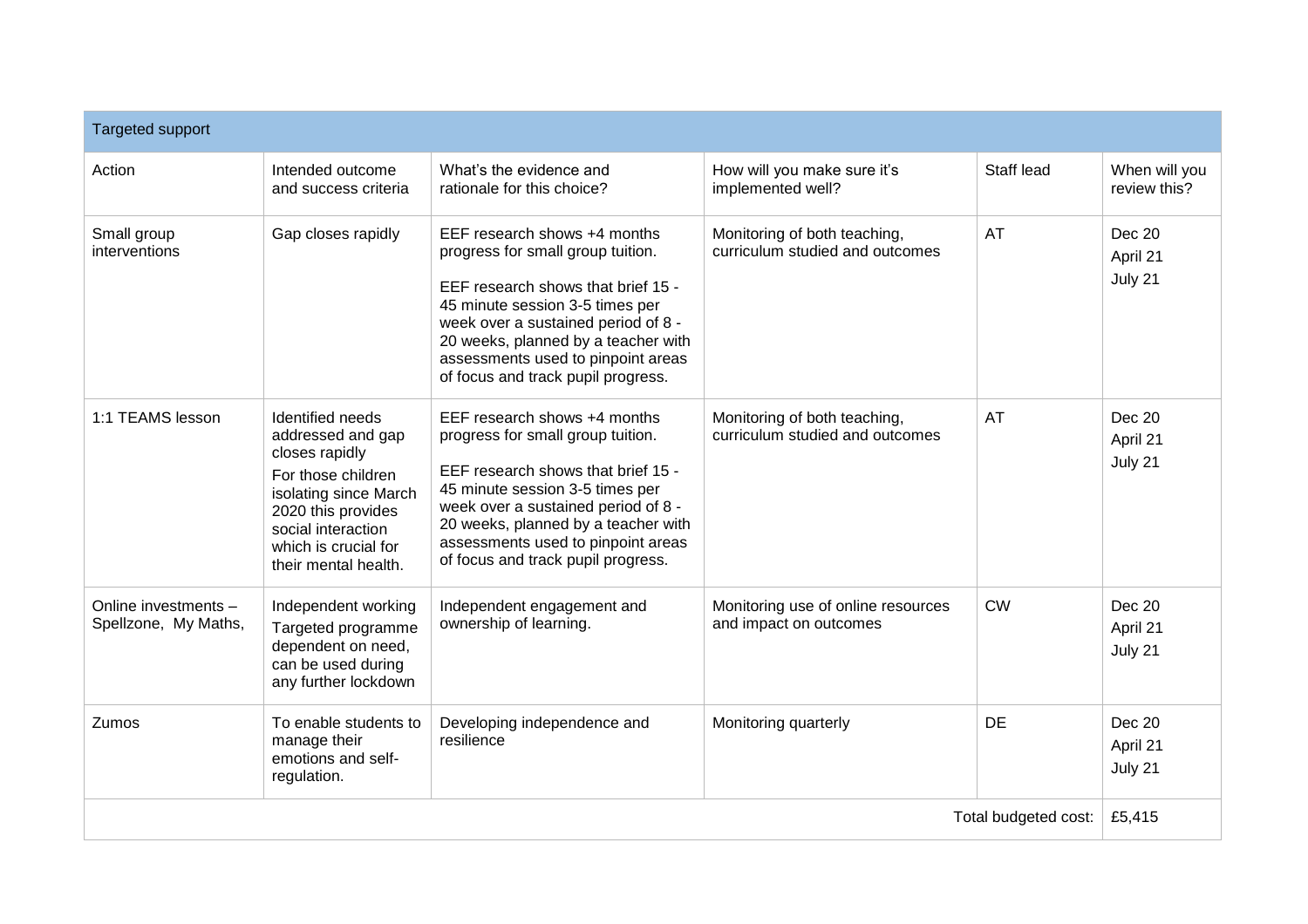| Other approaches                                                                                                            |                                                                                                                                   |                                                                                                                                                                                                                           |                                                                                                                                                                             |                                           |                               |
|-----------------------------------------------------------------------------------------------------------------------------|-----------------------------------------------------------------------------------------------------------------------------------|---------------------------------------------------------------------------------------------------------------------------------------------------------------------------------------------------------------------------|-----------------------------------------------------------------------------------------------------------------------------------------------------------------------------|-------------------------------------------|-------------------------------|
| Action                                                                                                                      | Intended outcome<br>and success criteria                                                                                          | What's the evidence and<br>rationale for this choice?                                                                                                                                                                     | How will you make sure it's<br>implemented well?                                                                                                                            | Staff lead                                | When will you<br>review this? |
| Attendance:<br>Whole school approach<br>to improving<br>attendance<br>Phased timetables<br>where needed<br>Pastoral support | Improved attendance<br>figures<br>Improved self-<br>esteem/anxiety                                                                | Relationships and communication<br>between staff and pupils is<br>consistent and supportive. Tutors<br>listen and managing behaviour<br>positively, following up any incidents<br>and sending positive postcards<br>home. | Monitor attendance data<br>Letters sent to families<br>Fewer pupils in the pastoral base<br>Engagement with ELSA, 1/2 day<br><b>Forest Schools and Nurture</b><br>provision | <b>DC</b><br>AT/SS<br>KB & AJ             | Dec 20<br>April 21<br>July 21 |
| Parental support &<br>specialist advise                                                                                     | Parental engagement<br><b>External specialist</b><br>involvement with<br>advise and<br>recommendations to<br>support SEND pupils  | EEF parental engagement raises<br>attainment by +3 months.<br>Relationships and communication<br>with parents will be positive and<br>timely                                                                              | Parental survey<br>Increased specialist advice evident                                                                                                                      | DC/SS<br>AT                               |                               |
| Access to IT &<br>extended learning<br>opportunities                                                                        | Improved<br>engagement in<br>learning.<br>Pupils to take<br>advantage of<br>leadership roles and<br>clubs available in<br>school. | EEF parental engagement raises<br>attainment by +3 months.<br>Promoting self-esteem has a positive<br>impact on attitude to learning,<br>attainment and progress                                                          | Monitor how regularly the children<br>log in and how long they remain on<br>task<br>Log of leadership roles<br>Club lists                                                   | Class teachers<br><b>DC</b><br>Club leads | Dec 20<br>April 21<br>July 21 |
| Total budgeted cost:                                                                                                        |                                                                                                                                   |                                                                                                                                                                                                                           |                                                                                                                                                                             | £15,760                                   |                               |